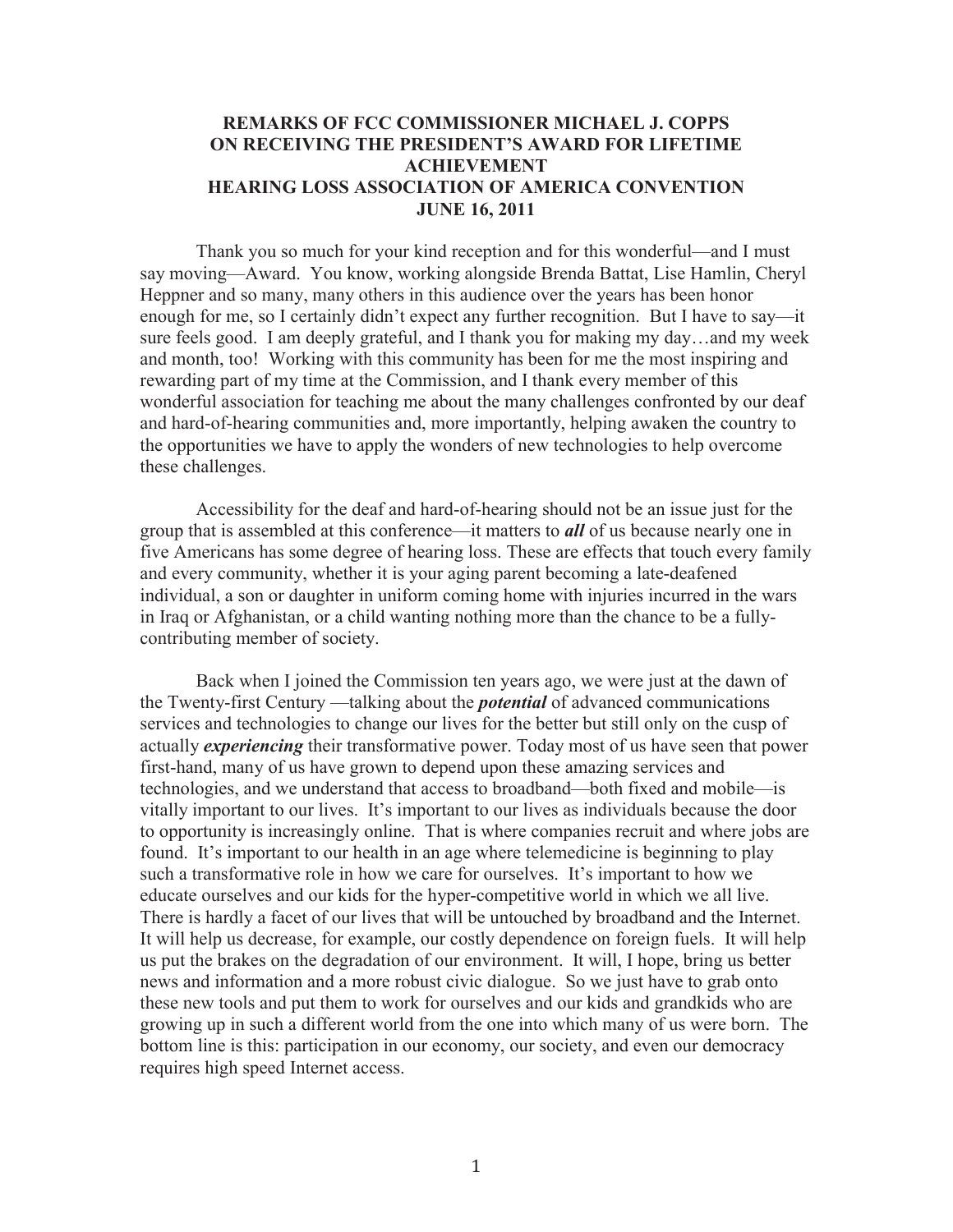All of us benefit when more of us are connected. Universal adoption means just that—everyone, no matter who they are, where they live, or the particular circumstances of their individual lives, needs to be connected. To me, this access to high-speed, highvalue broadband is a defining right of the Twenty-first century. I say let's treat it as a civil right—because that's how it should be seen. If we don't do this, the differences that already divide America will actually grow and that Digital Divide we thought we were getting rid of could actually become deeper and wider in the years ahead. What a lost opportunity, what a tragedy, that would be—to have within our grasp the most dynamic, liberating and opportunity-creating information technology of all time—and let it fall short of its potential to open doors for every American.

An important part of our job at the FCC is to help ensure Americans with disabilities have access to functionally equivalent communications services. Before I go on, I've got to tell you that that term "functionally equivalent" doesn't begin to convey the importance of what we are talking about. It's so antiseptic. Maybe that's why the phrase is used in the law. I don't know, and it is hugely important, but I just want everyone in this country to know that what it really means is the ability of those with disability challenges to enjoy equal opportunities to lead individually and socially productive lives, to communicate using the latest products and services, to have an equal shot at getting a good job, pursuing an education, enjoying good health and, especially in this dangerous age, surviving natural disasters, man-made terror attacks and other threatening emergencies. "Functionally equivalent" is about as heart-warming a term as "network neutrality." Actually, both network neutrality and functional equivalence are about equal opportunity. I just believe that people get more involved and excited about good causes when they are creatively named. But I digress. The important thing, of course, is that there are people like you working to bring the idea to life.

I was honored to be in the White House to watch President Obama sign the Twenty-First Century Communications and Video Accessibility Act into law last October. Thanks to your tireless advocacy and to true champions on Capitol Hill including Congressman Ed Markey, Congressman Henry Waxman, Senator Jay Rockefeller, Senator Mark Pryor and numerous others, this sweeping piece of communications and civil rights legislation is now the law of the land, and I can tell you this: it is going to make a huge difference. The new law instructs the FCC to take prompt and far-reaching actions to expand opportunity for persons with disabilities. I am happy to report the FCC is hard at work implementing the mandates of this historic legislation.

Allow me to share with you just some of the areas where we've already started moving forward:

• Two months ago, we announced the creation of a two-year pilot program to get the Deaf-Blind Equipment Distribution Program up-and-running. The Twenty-first Century Accessibility Act allocated \$10 million annually from the TRS fund for this nationwide effort. The goal here is to make communications technologies and services accessible to low-income individuals who are deaf-blind.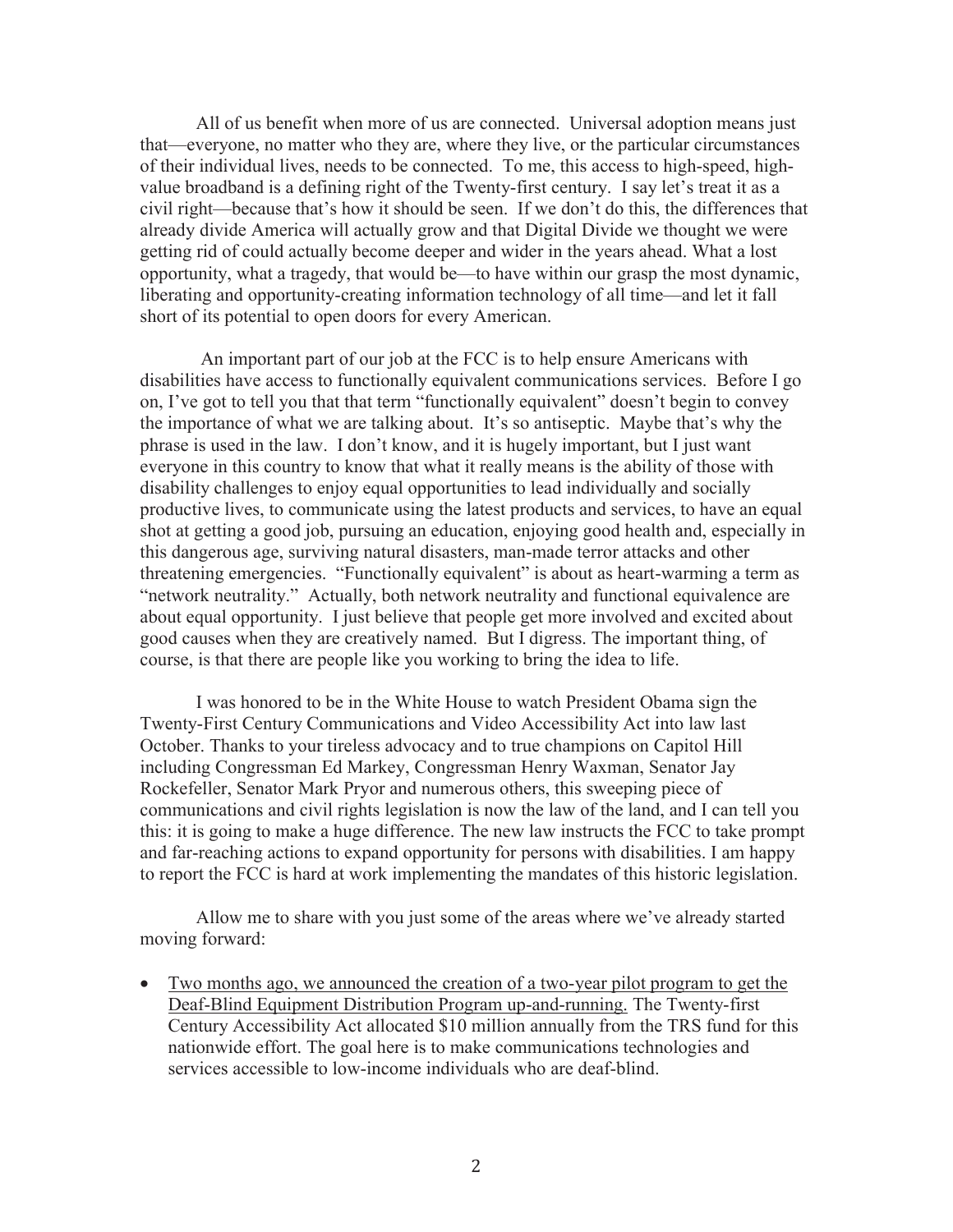- The FCC has issued a Notice of Proposed Rulemaking to implement the express mandate of Congress to reinstate and modify the video description rules that were originally adopted by the Commission in 2000. Making information that is conveyed visually to the viewing audience accessible to the blind and visually-impaired can be the difference between life and death. Some broadcasters have been providing this service on their own accord since the Commission's rules got hung up by the courts before the new law was passed, and I salute those who have done so for their leadership. The requirements of the new law will greatly expand the amount of programming that is video-described. The Commission must take action to reinstate video description rules before the end of the year to meet Congress' deadline. Sometimes a Congressionally-mandated deadline can be a great tonic!
- We are also addressing hearing aid compatibility requirements for wireless phones and service. Even before the Twenty-first Century Accessibility Act was signed into law, the Commission was already looking at these issues, and now we have issued proposed rules and several Public Notices aimed at encouraging greater accessibility of wireless phones for people who use hearing aids or cochlear implants.
- Two advisory committees have been set up by the new law—the Video Programming Accessibility Advisory Committee and the Emergency Access Advisory Committee—and they have been meeting regularly and working toward issuing recommendations for FCC action:
	- o The Emergency Access Advisory Committee, for its part, has already completed a national survey of persons with disabilities regarding emergency calling. We look forward to its recommendations about what policies and practices we can put in place to achieve equal access to emergency services for individuals with disabilities as we migrate to Next Generation 911 that will be capable of receiving emergency calls via text and video as well as voice.
	- o The Video Programming Accessibility Advisory Committee is developing recommendations on a host of critical issues central to the new law: closed captioning of Internet programming previously captioned on television; video description of television programming; accessible emergency information for people with vision disabilities; compatibility of accessibility features and new video programming devices; and accessible user interfaces on video programming devices.

I know many of you here today were instrumental in getting this legislation passed in the first place. You did a great job! Now that the action has shifted over to the FCC, you are bringing your talents to the advisory Committees and have already given us valuable comment on our proposed rules. I urge you as strongly as I can to keep it coming because successful implementation of the new law requires that we have the best possible advice from you. This kind of cooperation is important regarding this particular law, but it is also important for all the things we can do together in the years ahead. I remember what my old boss, Senator Fritz Hollings, often said: decisions made without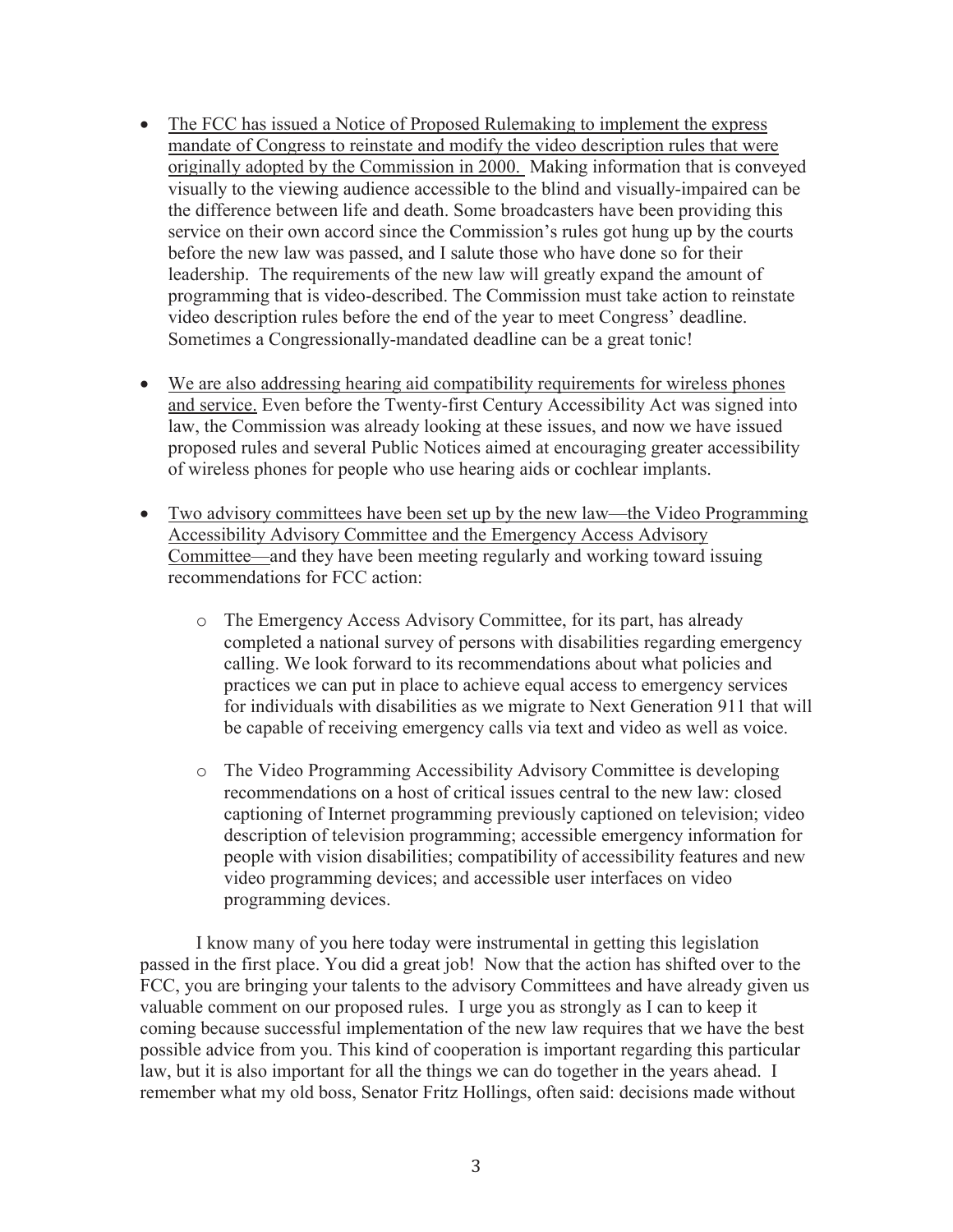you are usually decisions against you. I can't begin to tell you how many times I have seen the truth of that during my years in this town!

As great as any of our achievements has been bringing one of my heroes—Karen Peltz-Strauss—back to the Commission. Karen had been at the Commission before, as most of you know, and one of the first recommendations I made to new Chairman Genachowski when he came aboard was to find a way to lure Karen back. He did it, and he gave her the charge and the running room to really make a difference. You know how I approach the whole broad array of disabilities issues? Whenever something comes up, I ask my staff: "What does Karen think about this?" And if it's OK with Karen, you can pretty much make book that it's going to fly with me, too. What a difference she is making—for the Commission, but, more importantly, for you. With Joel Gurin, who runs our Consumer and Governmental Affairs Bureau, and Greg Hlibok and Cheryl King the rest of the incredible team we have in Disability Rights, the Commission is being proactive and productive as never before. Let's have Karen and all the FCC Team here today stand and let's give them a round of applause and let them know how much they are truly appreciated!

Karen and Joel and I are great believers in outreach—outreach to you, outreach to all the folks who don't have those flotillas of lobbyists and lawyers to win hearts and minds—or at least votes—at the FCC. We are trying to open our doors to the full panoply of American stakeholders, so that the Commission can hear directly from real people in real communities who are the overwhelming majority of folks who must live with the consequences of what we do in Washington. There will always be more work to be done on this outreach score, but I believe our current Commission under Chairman Genachowski has made important strides in this area, and I'm excited to see the level of collaboration we are engaging in with the disabilities communities.

We need to hear from you not just on the items related to implementation of the Twenty-first Century Act, but to sustain a dialogue across the whole wide range of telecommunications and media issues before the FCC. So much of our overall agenda affects you, sometimes issues that at first glance may not seem that important to you. For example, in the coming months, the Commission is going to be very focused on reform of our Universal Service Program. That's where Lifeline and Link-Up are and they're really important to you. As the Commission works to reorient Universal Service from a program supporting not just voice, but broadband too, we need your best thinking on how to make it happen.

We also need your valuable input as the Commission works to strengthen the VRS program. This program has been a critical communications link for the deaf and hard of hearing and we cannot allow abuses that we know exist in the program to threaten its long-term viability. The Commission has made some tough decisions and has more on its plate. I am committed to moving forward with reform of the program in a way that protects the interests of consumers who rely on VRS every day to reach their colleagues, friends, and loved ones.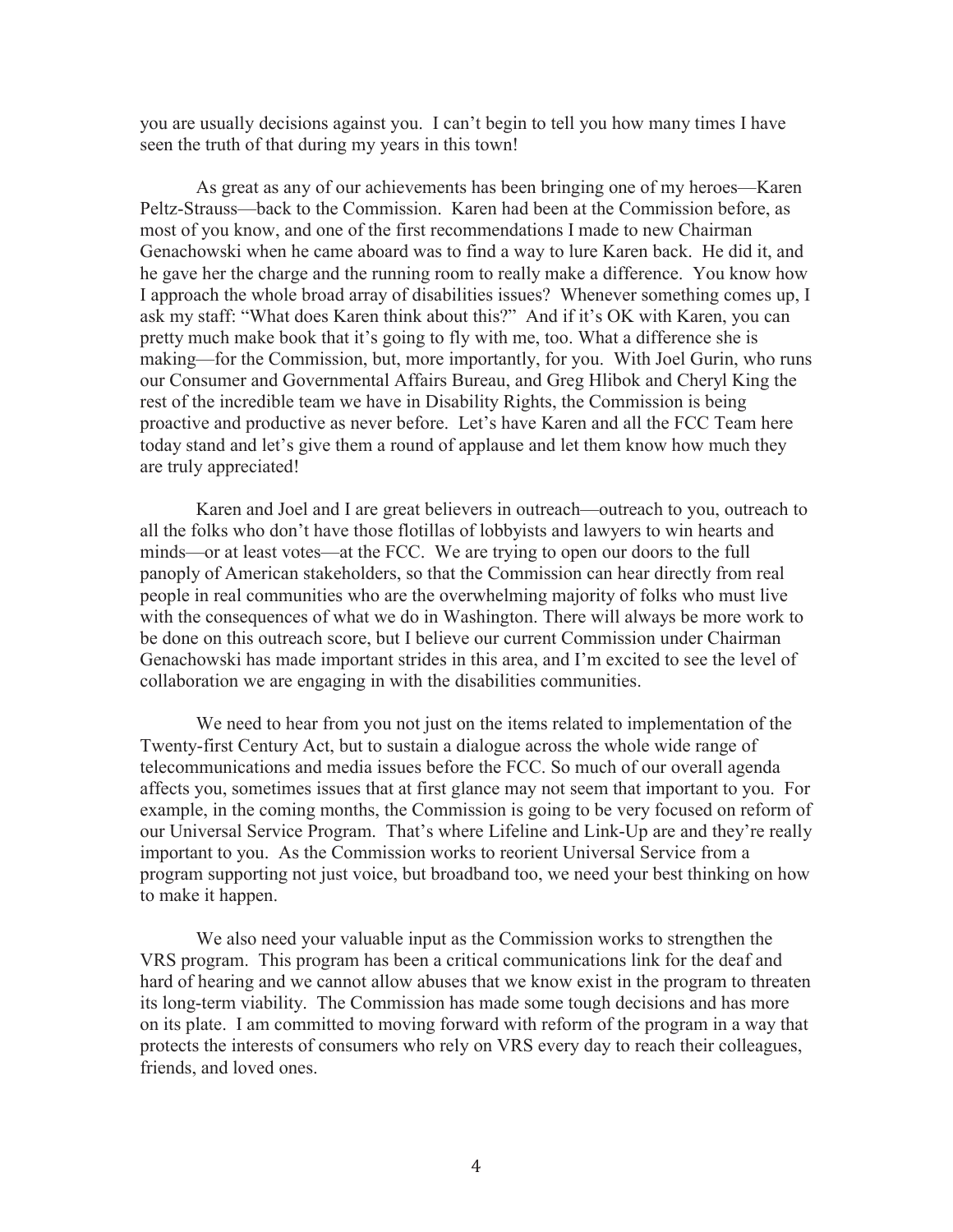It is not only at the national level where your advocacy is needed. State and local governments are making decisions with major consequences for the disabilities communities. As statehouses and City Halls across the country grapple with harsh budget realities, I know that programs that serve the disabilities communities are often first on the chopping block. Some advocates recently shared with me their concerns about state level action that is harming state relay funds. It's important that your organizations, and you personally, focus on educating your state and local leaders. The hard reality is that what you win on one level can be quickly undone at another—and we just can't let that happen here.

You need to be interested in the media issues being discussed at the Commission, too. The developing national conversation about the future of our media must include Americans with disabilities, people who need access to their local news to be fully participating members of our communities—and who sometimes need it to preserve their own personal safety. With respect to closed captioning, we've certainly seen some progress in the more than twenty years since passage of the Television Decoder Circuitry Act that brought closed captioning to television sets, and in the 15 years since the 1996 Act extended closed captioning to nearly all television programming. But that was 15 years ago, significant gaps remain, and it is time for the Commission to revisit these rules. It's just not enough to generate captions based on teleprompter text in a nightly newscast when that can mean that deaf and hard-of-hearing individuals will miss breaking news, weather updates, and live field interviews. Viewing habits and programming schedules have changed since captioning rules were originally adopted and we need to ensure access to must-have programming like early morning newscasts. These are some of the basic things the FCC can and should do to ensure that deaf and hard-ofhearing Americans have access to local news programming.

Finally, I want to close with a few words on media more generally. As many of you know, this has been another passion of mine since I came to the Commission. I am concerned that our media is not doing the job it needs to do to provide the news and information our democracy needs in order to thrive. We have a stark small "d" democratic challenge to overcome as we move into a new era of communications with one another. Here I am talking about accessibility to a robust media for *all* Americans you, me and 310,000,000 others.

While at first glance you may think this goes beyond your issues—it doesn't. It impacts them directly. How disability issues are covered and treated by the media makes all the difference on how those issues will fare in the court of public opinion and in the councils of power. If you're happy about how our current media system is handling your issues, you don't need to listen to the rest of my remarks. But if you think those issues might benefit from more diverse coverage, a little more local flavor, and a little more competition within the media industry, then you need to put media up there toward the top of your list of major concerns.

We all know, I think, that thousands of journalists are walking the street in search of a job rather than walking the beat in search of a story, and that hundreds of newsrooms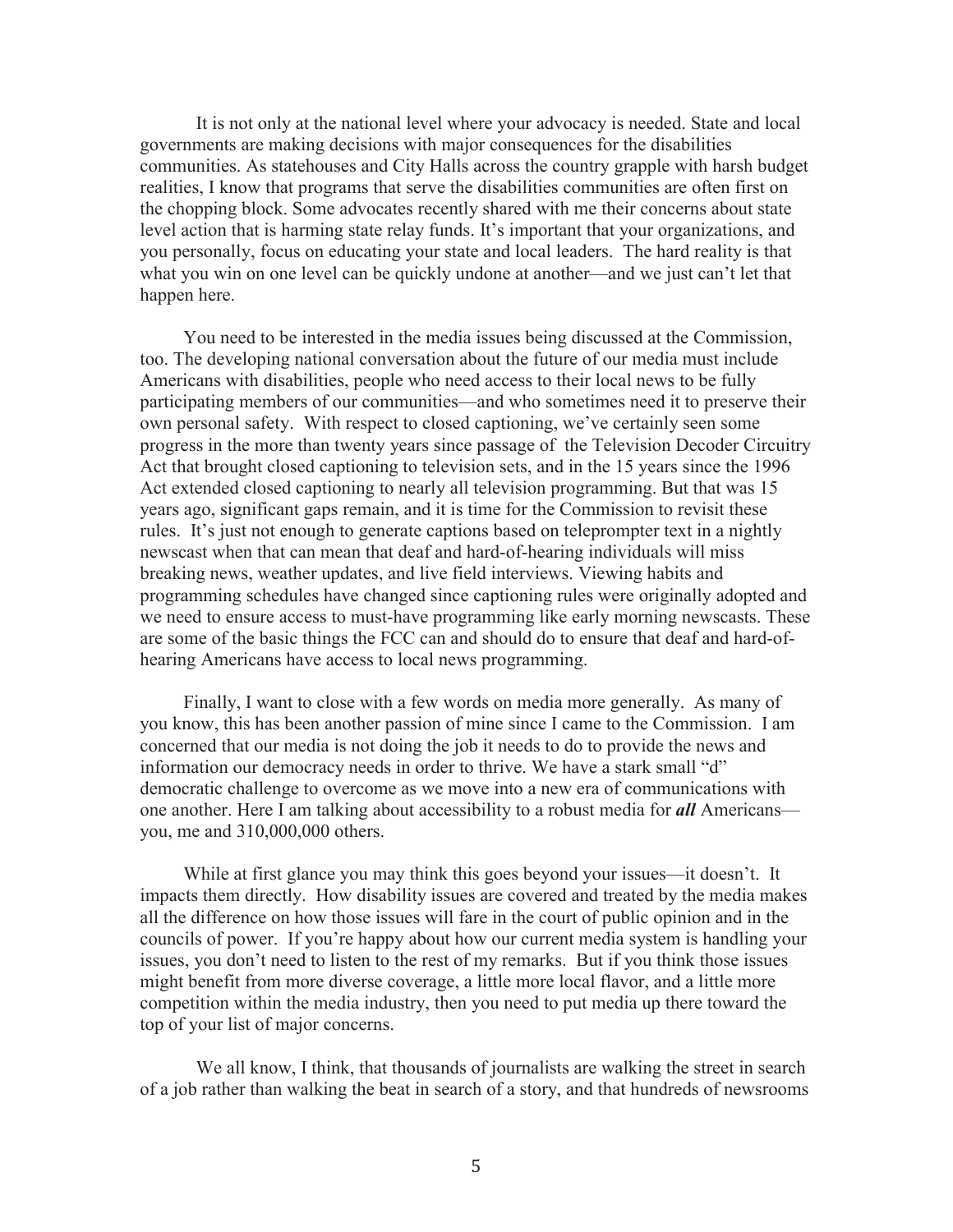have been shuttered or put on starvation diets. Investigative journalism is on the endangered species list. I won't go into the reasons why in great detail here, but the short version is an undisciplined era of rampant private sector speculation and consolidation that shrank news production. And this consolidation process was aided and abetted by successive Federal Communications Commissions that encouraged it all, blessed it all, and, to top it off, walked willingly away from their public interest oversight responsibilities. The newspaper and the TV newsroom still produce probably more than 90% of the news we get—even the news we read online—it's just that there's so much less of it—so much less in-depth reporting, so much less accountability journalism, so few reporters in state capitals and fewer bureaus around the world compared with what used to be.

Unless we fix the problems facing traditional news outlets, today's problems in journalism will only continue, and inevitably get worse, in the broadband world of tomorrow. Right now I don't see in the new Internet media the model, the mass or the momentum to fill the void that has eviscerated traditional media. And we don't have the time to wait for something that may never occur. We just have to find ways now to ensure that citizens have access to a worthy media by reasserting public interest values for traditional broadcast media and taking other steps that I am always happy to talk about to make sure the digital world is able to realize its huge potential to nourish our democratic dialogue. And we need to be especially vigilant that we don't allow the dynamic, opportunity-creating potential of broadband and the Internet to travel down the same road of consolidation and too much control by too few companies that inflicted so much damage on traditional media. Will we be smart enough to do this? I don't know. So far the signs are not particularly encouraging. And so much is at stake. So what I ask you to take away from these remarks is that these are your issues, too. You are each a stakeholder in them, and the stakes are huge. Ensuring that every American has access to local news and information is the premise and prerequisite of democracy. Our future depends upon an informed citizenry and the widest possible dissemination of news and information to fuel the nation's conversation with itself.

One final thought. Remember that famous quote from Thomas Jefferson when he was talking about what he would do if he had to choose between having newspapers and no government or government and no newspapers? He said he would choose newspapers without government. He was talking about newspapers, the information infrastructure, the broadband, of his time. But he was really talking about the news. Then he added this: "But I should mean that every man should receive those papers, and be capable of reading them." At this critical juncture two hundred years later we would be wise to heed that advice. Let's make sure everybody can access the digital tools required by the Twenty-First century and let's make sure they know how to understand and use them. This is precisely why we all need to be supporting what are called the "new literacies" digital literacy, media literacy and news literacy. The leadership of your organization understands how crucial it is that meaningful support be given to educate our citizens on how to navigate the awesome power of the Internet. And it is crucial that, with the proliferation of websites, young people—and us elders, too—can distinguish between trustworthy and not-so-trusty places on the Net and that we have the education we need